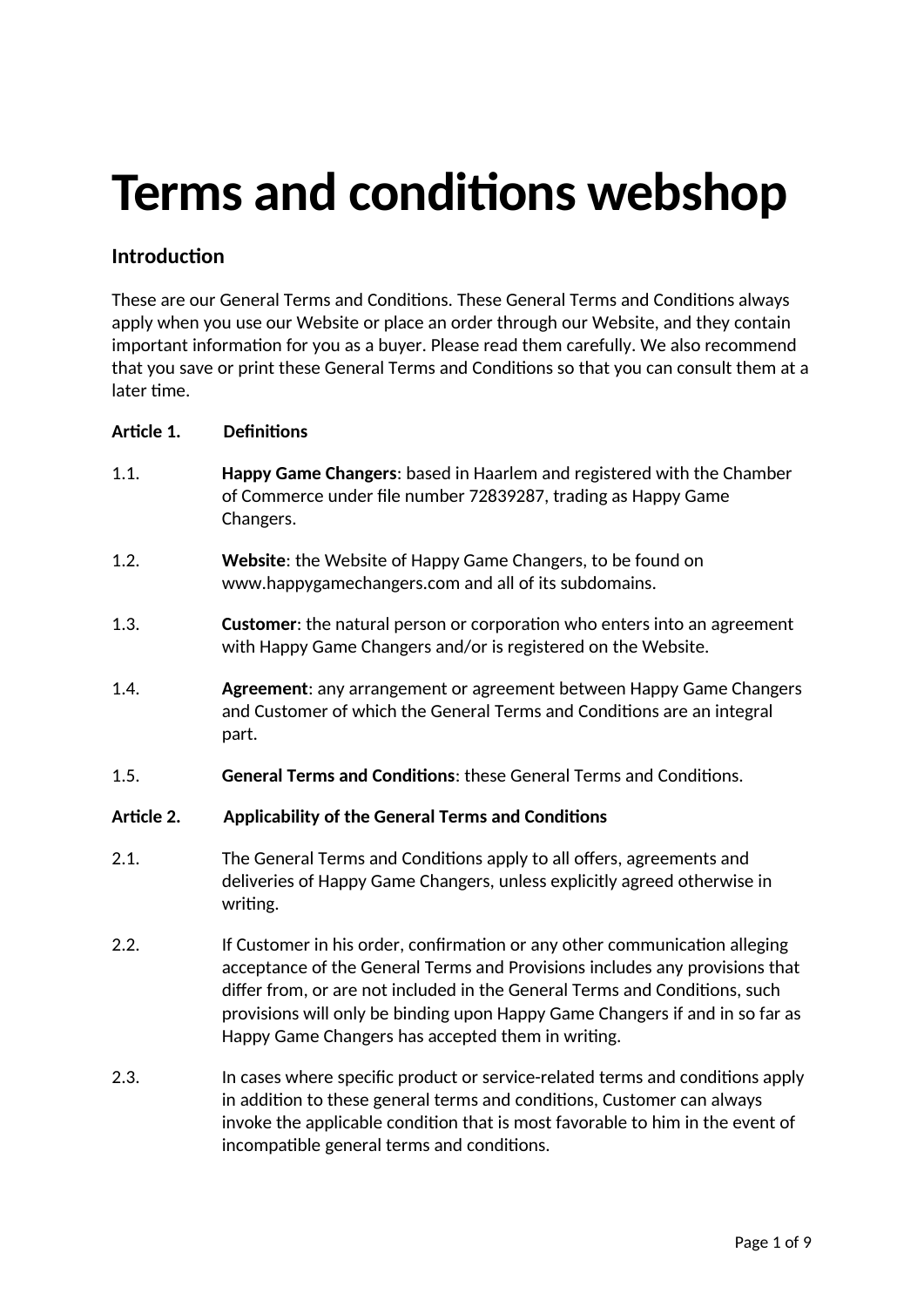# **Article 3. Prices and information**

- 3.1. All prices posted on the Website and in other materials originating from Happy Game Changers include taxes and other levies imposed by the government, unless stated otherwise on the website.
- 3.2. If shipping costs are charged, these will be clearly stated in good time before the contract is concluded. These costs will also be displayed separately in the ordering process.
- 3.3. The content of the Website is composed with the greatest care. Happy Game Changers cannot, however, guarantee that all information on the Website is correct and complete at all times. All prices and other information posted on the Website and in other materials originating from Happy Game Changers are subject to obvious programming and typing errors.
- 3.4. Happy Game Changers cannot be held responsible for deviations in colour that result from the quality of the colours displayed on the screen.

#### **Article 4. Conclusion of the Agreement**

- 4.1. The Agreement will be deemed to be concluded at the moment Customer accepts the offer of Happy Game Changers subject to the conditions laid down by Happy Game Changers.
- 4.2. If Customer has accepted the offer by electronic means, Happy Game Changers will confirm receipt of acceptance of the offer by electronic means without delay. Until such receipt of acceptance is confirmed, Customer will have the possibility to terminate the Agreement.
- 4.3. If it is found that, in accepting or otherwise entering into the Agreement, Customerhas provided incorrect data, Happy Game Changers will have the right to postpone the Agreement until the correct data is received.

#### **Article 5. Registration**

- 5.1. To make optimal use of the Website, Consumer can register using the registration form/the account sign-in option on the Website.
- 5.2. During the registration process, Consumer will be asked to choose a user name and password with which he can log on to the Website. Consumer alone is responsible for choosing a sufficiently reliable password.
- 5.3. Consumer must keep its login credentials, user name and password strictly confidential. Happy Game Changers cannot be held liable for any misuse of the login credentials and is always entitled to assume that Consumer who logs on to the Website is the party that it professes to be. Consumer is responsible for and bears the full risk of any and all actions and transactions performed via Consumer's account.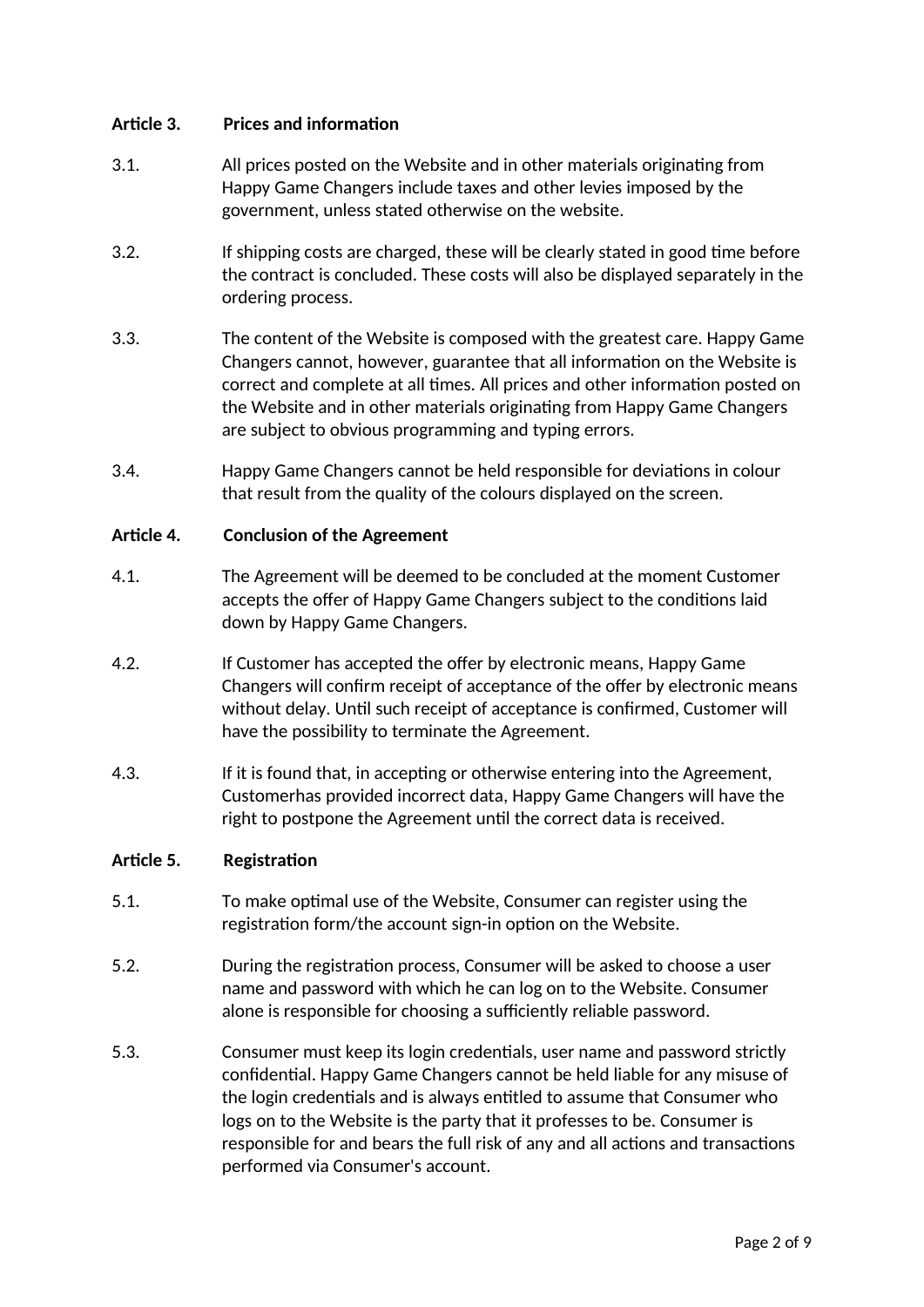5.4. If Consumer knows or has reason to suspect that its login details have become available to unauthorised parties, it will be required to change its password as soon as possible and/or to notify Happy Game Changers accordingly so as to allow Happy Game Changers to take appropriate measures.

# **Article 6. Execution of the Agreement**

- 6.1. As soon as Happy Game Changers has received the order, it will send the products to Consumer without delay and with due regard for the provisions of paragraph 3 of this article.
- 6.2. Happy Game Changers is authorised to engage third parties in the fulfilment of its obligations under the Agreement.
- 6.3. Well ahead of the date on which the Agreement is signed, information will be posted on the Website which clearly describes the manner in which and the term within which the products will be delivered. If no delivery term has been agreed or stated, the products will be delivered within 30 days at the latest.
- 6.4. If Happy Game Changers is unable to deliver the products within the agreed term, it will notify Consumer accordingly. In that case Consumer can decide either to agree to a new delivery date or to terminate the Agreement without incurring any costs.
- 6.5. Happy Game Changers advises Consumer to inspect the products upon delivery and to report any defects within an appropriate period, preferably in writing or by email. For further details, see the article about guarantee and conformity.
- 6.6. The risks associated with the products will transfer to Consumer as soon as the products are delivered at the agreed delivery address.
- 6.7. If the ordered product can no longer be supplied, Happy Game Changers is entitled to deliver a product which is comparable in nature and quality to the ordered product. In that case, Consumer will have the right to terminate the Agreement without incurring any costs and to return the product free of charge.

#### **Article 7. Right of withdrawal/return**

- 7.1. This article only applies if Consumer is a natural person who is not acting in his or her professional or commercial capacity. Business Consumers therefore have no right of withdrawal.
- 7.2. Consumer will have the right to dissolve the distance Agreement with Happy Game Changers within 14 days after receiving the product, free of charge and without stating reasons.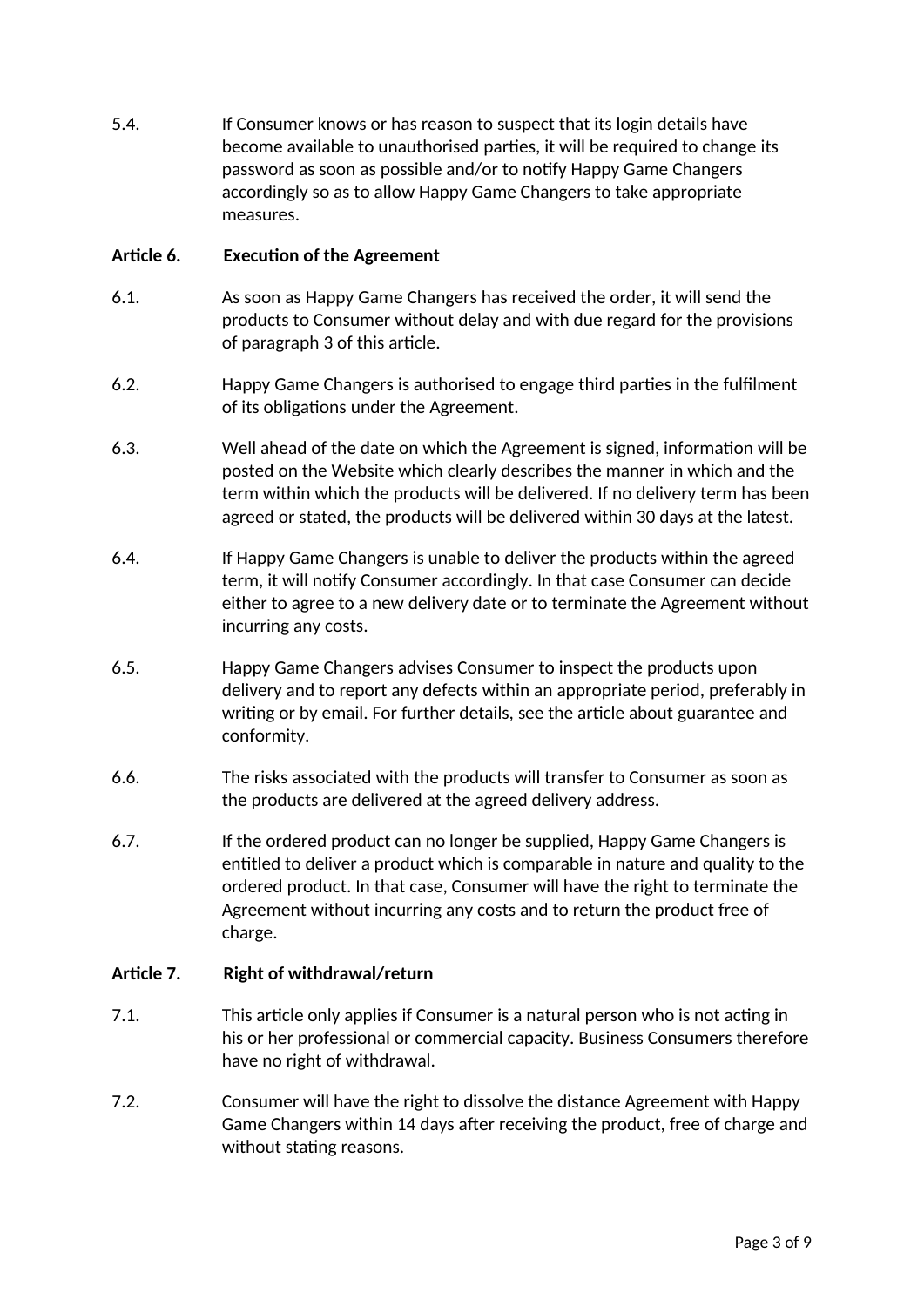- 7.3. The term commences on the day after the product was received by the consumer, or a third party designated by the consumer, who is not the transporting party, or:
	- if the delivery of a product involves different deliveries or parts: the day on which Consumer, or a third party designated by Consumer, received the last delivery or the last part;
	- with contracts for the regular delivery of products during a given period: the day on which Consumer, or a third party designated by Consumer, received the last product;
	- if Consumer has ordered several products: the day on which Consumer, or a third party designated by Consumer, received the last product.
- 7.4. Happy Game Changers bears the costs of returning the product, which means that Consumer can return the product free of charge. Any shipping costs paid by Consumer and the purchase price paid for the product will be refunded to Consumer if the entire order is returned.
- 7.5. During the withdrawal period referred to in paragraph 1, Consumer will treat the product and its packaging with the utmost care. Consumer may not open the packaging or use the product unless this is necessary in order to determine the nature of the products, their features and their operation.
- 7.6. Consumer is only liable for the product's devaluation that is a consequence of his handling the product other than as permitted.
- 7.7. Consumer can terminate the Agreement in accordance with paragraph 1 of this article by reporting the withdrawal (digital or in other form) to Happy Game Changers, within the withdrawal period, by means of the model form for right of withdrawal or in some other unequivocal way. If Happy Game Changers makes it possible for Consumer to declare his withdrawal via electronic/digital means, then after receiving such a declaration, Happy Game Changers sends immediate confirmation of receipt.
- 7.8. As quickly as possible, but no later than 14 days after the day of reporting as referred to in paragraph 1, Consumer shall return the product, or hand it over to (a representative of) Happy Game Changers. Consumer can send the product directly to Happy Game Changers without a notice of withdrawal in advance within the period as mentioned in paragraph 1. Consumer must, in this case, include a written notice of withdrawal, such as the model form.

Products can be returned to the following address:

Happy Game Changers Van Loghemstraat, 1 2033 XL, Haarlem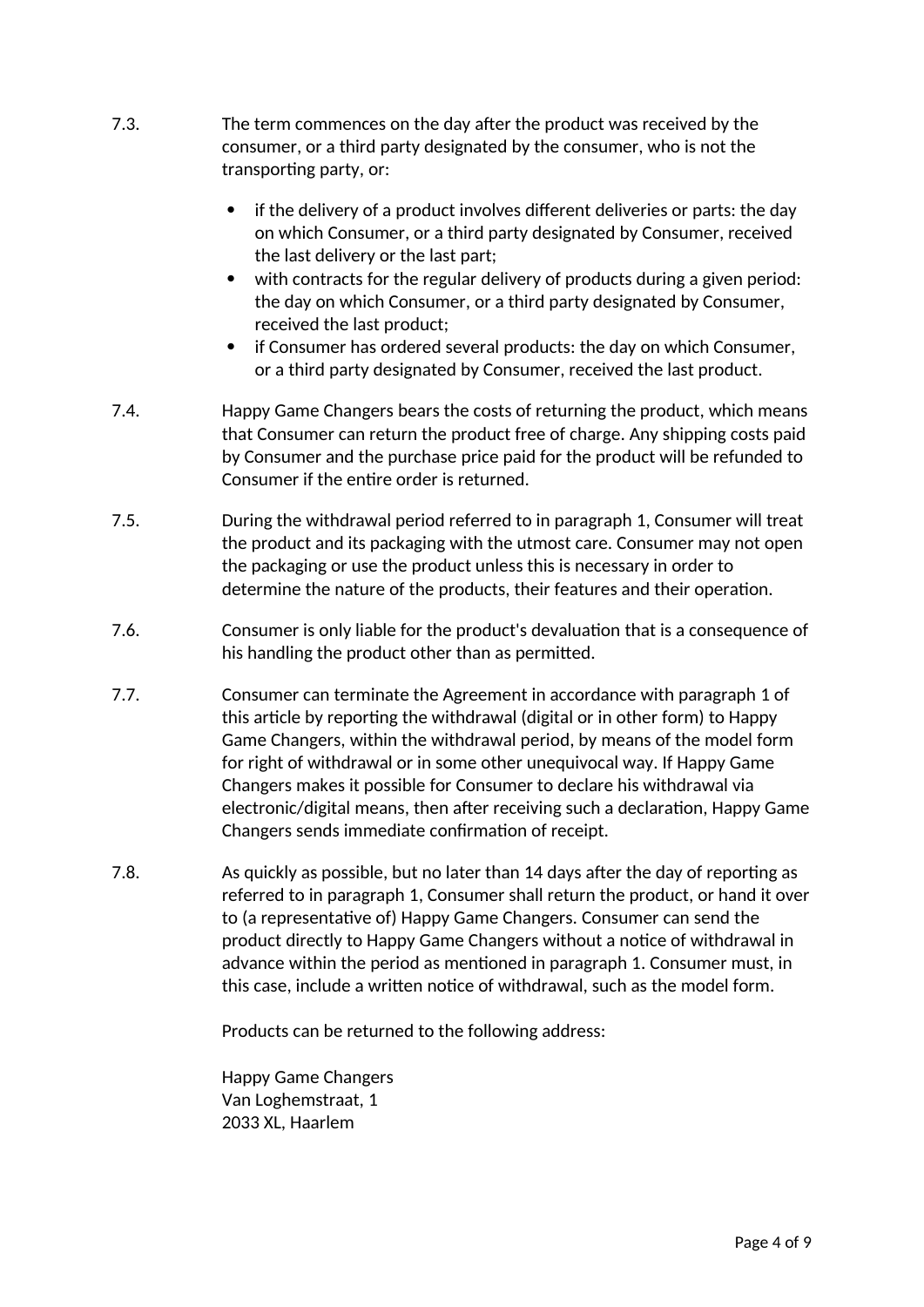- 7.9. Any amounts already paid by Consumer (in advance) will be refunded to Consumer as soon as possible, and in any case within 14 days after dissolution of the Agreement. If Consumer chose an expensive method of delivery in preference to the cheapest standard delivery, Happy Game Changers does not have to refund the additional costs of the more expensive method. Except in cases in which Happy Game Changers has offered to retrieve the product himself, he can postpone refunding until he has received the product or until Consumer proves he has returned the product, depending on which occurs earlier.
- 7.10. Information about the applicability or non-applicability of a right of withdrawal and any required procedure will be posted clearly on the Website, well before the Agreement is concluded.

#### **Article 8. Payment**

- 8.1. Customer shall pay the amounts due to Happy Game Changers in accordance with the ordering procedure and any payment methods indicated on the Website. Happy Game Changers is free to offer any payment method of its choice and may change these methods at any time. In cases of payment after delivery Customer will be given a term of payment of 14 days entering on the day after delivery.
- 8.2. If Customer does not complete his payment obligation, he will be indebted the legal interest over the belated payment. Happy Game Changers needs to remind Customer of the belated payment and Happy Game Changers has to give Customer a term of 14 days to complete the payment obligation. After failing this 14 days term Happy Game Changers is allowed to recover any extrajudicial debt collection costs on Customer. These debt collection costs are not higher than: 15% of the open payment with a maximum of  $\epsilon$  2.500,-; 10% of the next  $\epsilon$  2.500,- and 5% over the next  $\epsilon$  5.000,- with a minimum of  $\epsilon$ 40,-. Happy Game Changers is allowed to deviate from the named amounts and percentages in the advantages of Customer.

#### **Article 9. Warranty and conformity**

- 9.1. This article only applies if Consumer is a natural person who is not acting in his or her professional or commercial capacity. If Happy Game Changers gives a separate warranty on the products then, without prejudice to the aforesaid, this applies to all types of Consumers.
- 9.2. Happy Game Changers guarantees that the products are in conformity with the Agreement, the specifications stated in the offer, the reasonable requirements of reliability and/or usability and with the existing statutory provisions and/or government regulations that are in force from the date of entering into the Agreement. If specifically agreed, Happy Game Changers also guarantees that the product is suitable for other than normal use.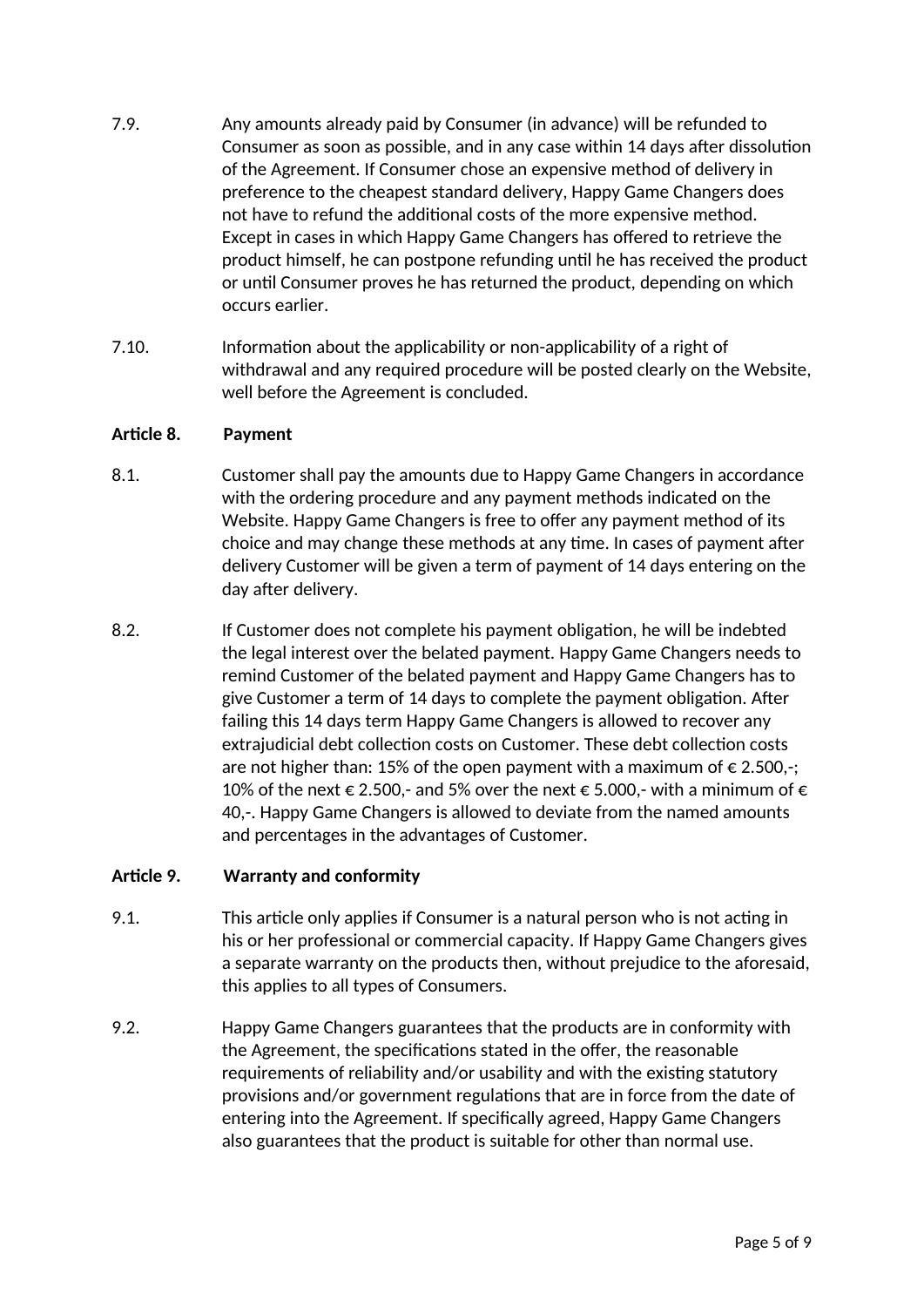- 9.3. If the delivered product is not in conformity with the Agreement, Consumer must inform Happy Game Changers within a reasonable period of time after he has discovered the defect.
- 9.4. If Happy Game Changers deems the complaint to be correct, the faulty product(s) will be repaired, replaced or refunded in consultation with Consumer. The maximum amount of compensation is, having regard to the Article on liability, equal to the price paid by Consumer for the product.

# **Article 10. Warranty on business purchases**

- 10.1. Happy Game Changers guarantees that the products are in conformity with the Agreement, the specifications stated in the offer, the reasonable requirements of reliability and/or usability and with the existing statutory provisions and/or government regulations that are in force from the date of entering into the Agreement. If specifically agreed, Happy Game Changers also guarantees that the product is suitable for other than normal use. Otherwise, it applies that the product is suitable for normal use.
- 10.2. If the delivered product is not in conformity with the Agreement, Customer must inform Happy Game Changers within a maximum period of 14 days after delivery. Should the Customer fail to do so, then the Business Consumer is no longer entitled to have the product repaired, replaced or (partially) refunded.
- 10.3. If Happy Game Changers deems the complaint to be correct, the faulty product(s) will be repaired, replaced or (partially) refunded in consultation with the Customer.

#### **Article 11. Complaints handling procedure**

- 11.1. If Customer has any grievances in connection with a product (in accordance with the article on warranties and conformity) and/or about other aspects of Happy Game Changers's service, it can submit a complaint by telephone, by email or by post. See the contact details at the bottom of the General Terms and Conditions.
- 11.2. Happy Game Changers will respond to the complaint as soon as possible, and in any case within 60 days after having received it. If it is not yet possible for Happy Game Changers to formulate a substantive reaction to the complaint by that time, Happy Game Changers will confirm receipt of the complaint within 60 days after having received it and give an indication of the term within which it expects to be able to give a substantive or definitive reaction to Customer's complaint.
- 11.3. If Customer is a natural person who is not acting in his or her professional or commercial capacity, it can file a complaint through the European Online Dispute Resolution platform, available at: http://ec.europa.eu/odr/.

#### **Article 12. Liability**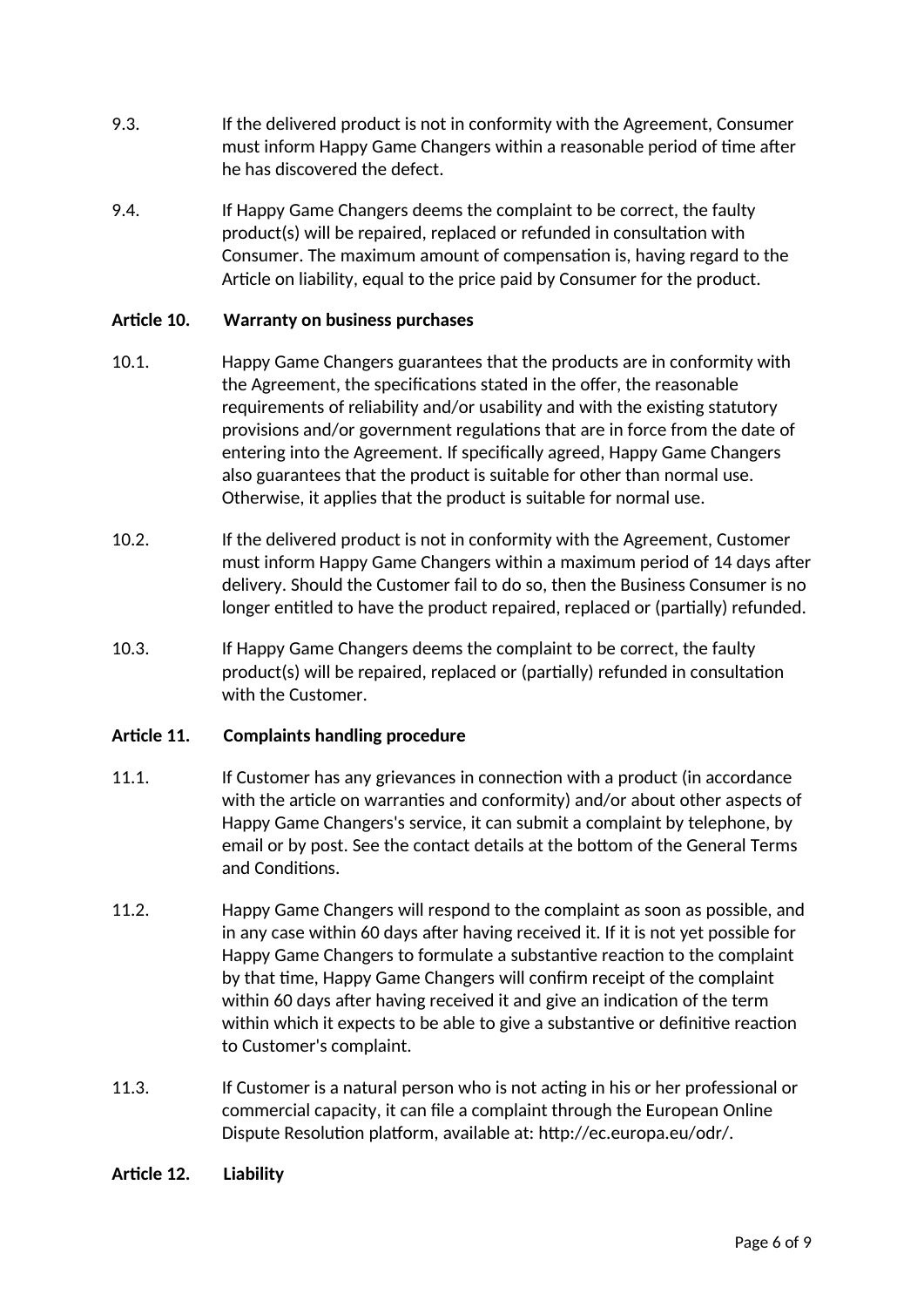- 12.1. This Article only applies if Consumer is a natural person or a legal entity who is acting in a professional or commercial capacity.
- 12.2. The total liability of Happy Game Changers in respect of Consumer due to an attributable failure to perform the Agreement is limited to compensation not exceeding the price stipulated for that particular Agreement (including VAT).
- 12.3. The liability of Happy Game Changers in respect of Consumer for indirect damage or loss, which in any case includes - but is explicitly not limited to consequential damage, lost profit, lost savings, loss of data and damage due to business interruption, is excluded.
- 12.4. Aside from the cases referred to in the two previous paragraphs of this Article, Happy Game Changers is not subject to any liability at all in respect of Consumer for damages, irrespective of the ground on which the action for damages is based. The restrictions set out in this Article, will, however, cease to apply if and insofar as the damage or loss is the result of an intentional act or gross negligence on the part of Happy Game Changers.
- 12.5. Happy Game Changers will only be liable to Consumer on account of an attributable failure in the performance of an agreement if Consumer issues a proper notice of default to Happy Game Changers without delay stipulating a reasonable period of time in which to remedy the failure, and Happy Game Changers also continues to fail to perform its obligations after that period. The notice of default must contain a description of the failure in as much detail as possible to enable Happy Game Changers to provide an adequate response.
- 12.6. Any event giving right to compensation is always subject to the condition that Consumer reports the damage or loss in writing to Happy Game Changers as soon as possible, but no later than within 30 days after the damage or loss has arisen.
- 12.7. In the event of force majeure Happy Game Changers is not liable to pay compensation for any damage or loss Consumer has incurred as a result.

#### **Article 13. Retention of title**

- 13.1. As long as Business Consumer has not made any full payment on the total amount agreed Happy Game Changers will retain ownership of all the goods delivered (including possible debt collection costs and interest).
- 13.2. Before the transfer of ownership, Business Consumer is not authorized to, other than corresponding to his normal company and normal destination of the goods, sell, deliver or any other way of misappropriation. Furthermore, Business Consumer is not allowed to pawn the goods or to give any rights regarding the goods to third parties as long as the transfer of ownership has not been completed.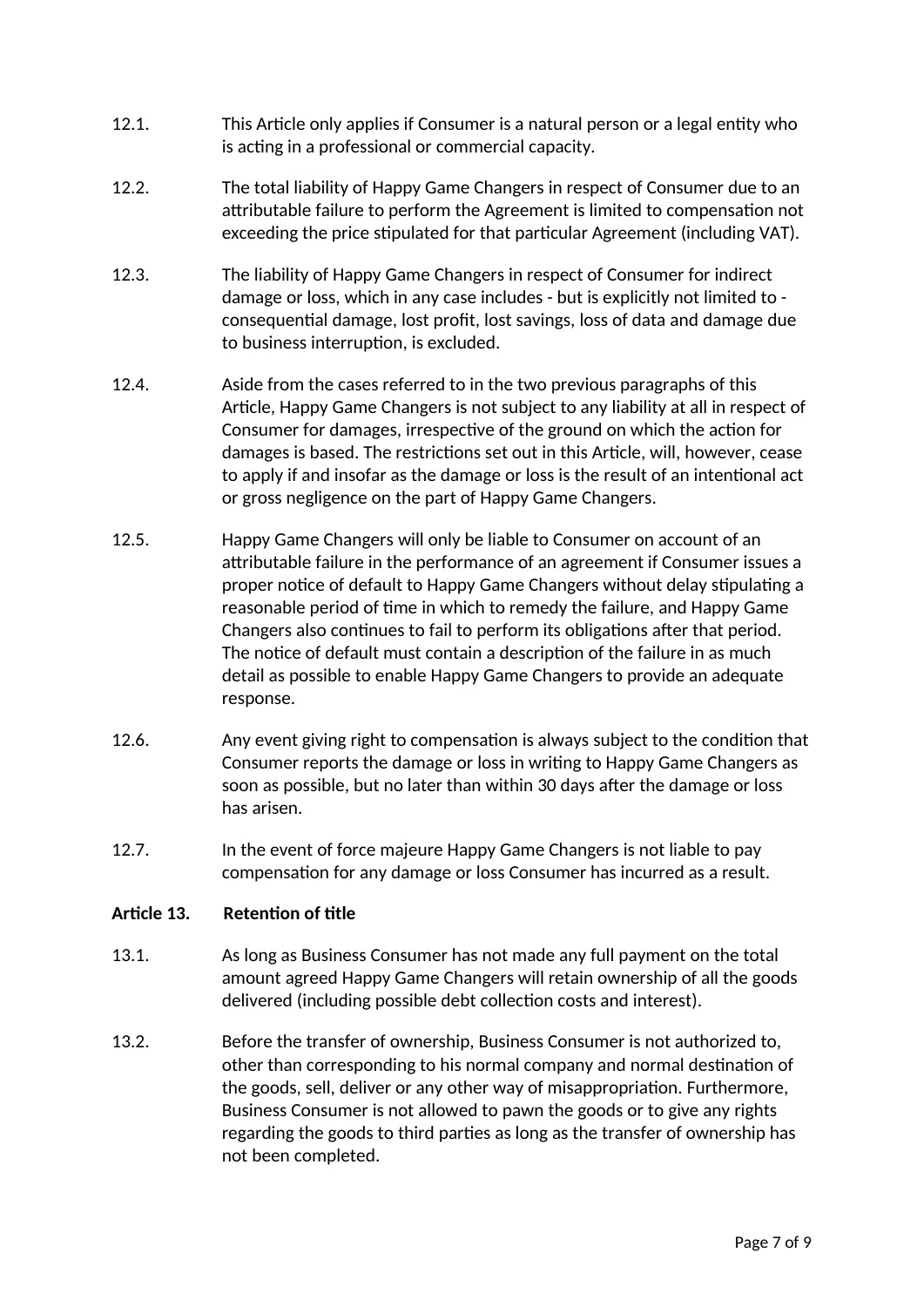- 13.3. Business Consumer is obliged to keep any goods that are delivered under reservation of ownership with care and recognizable as property of Happy Game Changers.
- 13.4. Happy Game Changers is entitled to withdraw any goods delivered under reservation of ownership and in the possession of Business Consumer, if Business Consumer has neglected to pay the invoices or has been confronted with payment difficulties.
- 13.5. Business Consumer shall give Happy Game Changers access to his goods at any time to inspect and/or to exercise the rights of Happy Game Changers.

#### **Article 14. Personal details**

14.1. Happy Game Changers will process the Consumer's personal details in accordance with the privacy statement, which can be found at www.happygamechangers.com/privacy.

#### **Article 15. Final provisions**

- 15.1. This agreement is governed by the laws of the country of establisment of the webshop.
- 15.2. Insofar as not dictated otherwise by mandatory law, any disputes ensuing from the Agreement will be submitted to the competent Dutch court in the district where Happy Game Changers has its registered office.
- 15.3. If any provision set out in these General Terms and Conditions should prove to be void, this will not affect the validity of the General Terms and Conditions as a whole. In that case, the Parties will lay down one or more new provisions in replacement which will reflect the original provision as much as is possible under the law.
- 15.4. The term 'written' in these General Terms and Conditions also refers to communication by email and fax, provided that the sender's identity and the integrity of the email message have been sufficiently established.

# *Contact details*

Should you have any questions, complaints or comments after reading these General Terms and Conditions, please contact us by email or letter.

Happy Game Changers Van Loghemstraat, 1 2033 XL, Haarlem

Tel.: 0614383187 Email: nancy@happygamechangers.com